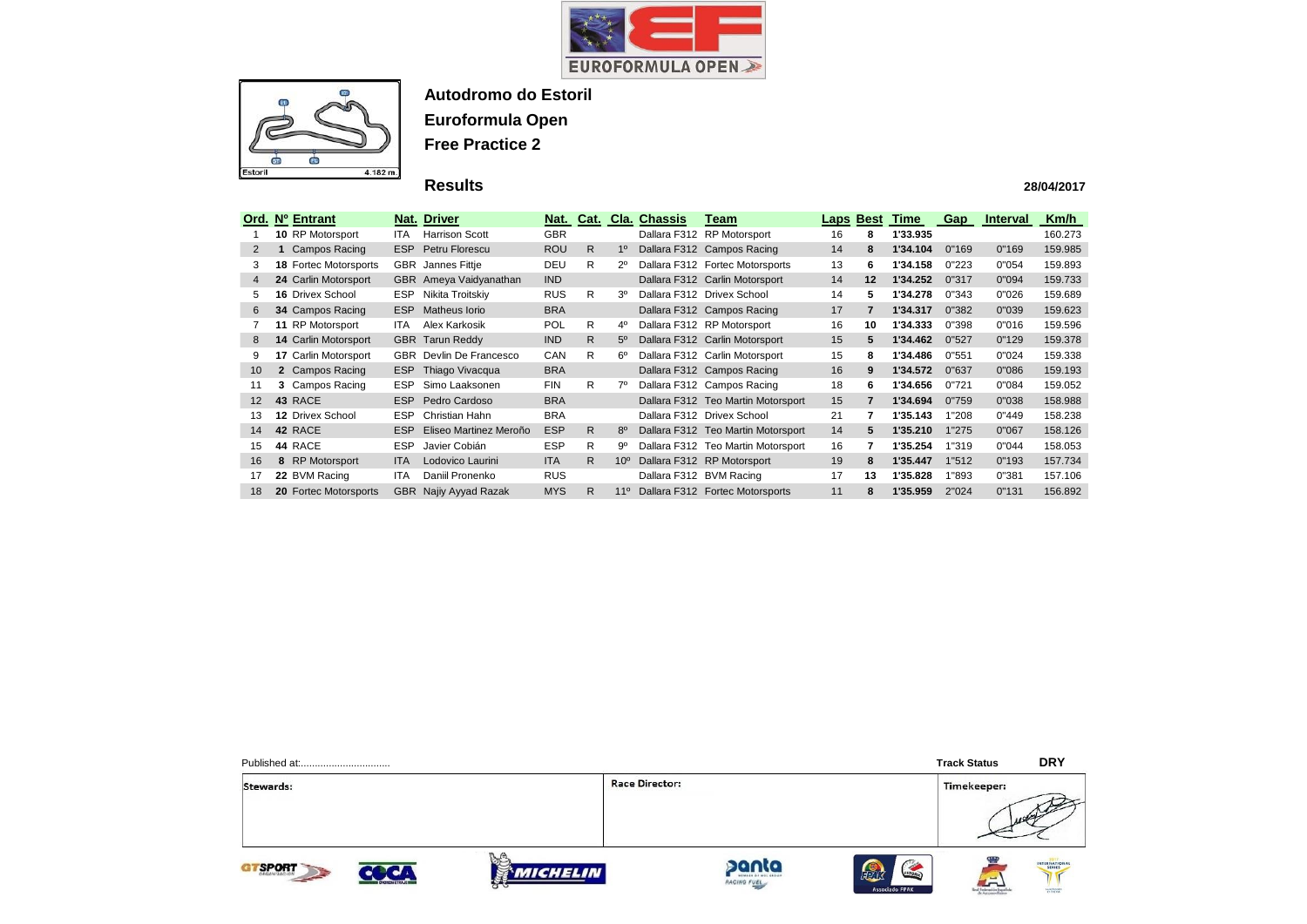

**Autodromo do Estoril**

**Euroformula Open Free Practice 2**



#### **LAP ANALYSIS**

| <b>Number</b>            |                      | 1                    |              |                      | $\mathbf{2}$         |              |                      | 3                    |              |                      | 8                    |              |                      | 10                   |              |
|--------------------------|----------------------|----------------------|--------------|----------------------|----------------------|--------------|----------------------|----------------------|--------------|----------------------|----------------------|--------------|----------------------|----------------------|--------------|
| Lap                      | <b>Lap Time</b>      | <b>Partial</b>       | <b>Speed</b> | <b>Lap Time</b>      | <b>Partial</b>       | <b>Speed</b> | <b>Lap Time</b>      | <b>Partial</b>       | <b>Speed</b> | <b>Lap Time</b>      | <b>Partial</b>       | <b>Speed</b> | <b>Lap Time</b>      | <b>Partial</b>       | <b>Speed</b> |
| $1a - 1$                 | 0'23.185             | 0'23.185             | 206.107      | 0'24.658             | 0'24.658             | 167.963      | 0'22.032             | 0'22.032             | 198.530      | 1'50.288             | 1'50.288             |              | 1'20.151             | 1'20.151             |              |
| $1^a - 2$                | 1'15.308             | 0'52.123             |              | 1'18.592             | 0'53.934             |              | 1'10.128             | 0'48.096             |              | 2'39.065             | 0'48.777             |              | 2'10.507             | 0'50.356             |              |
| $1^a - 3$                | 1'52.815             | 0'37.507             |              | 1'50.782             | 0'32.190             |              | 1'39.813             | 0'29.685             |              | 3'22.588             | 0'43.523             | PIT          | 2'49.333             | 0'38.826             | PIT          |
| $2^a - 1$                | 0'22.101             | 0'22.101             | 212.181      | 0'26.236             | 0'26.236             | 153.410      | 0'20.023             | 0'20.023             | 227.369      | 0'52.886             | 0'52.886             |              | 0'50.751             | 0'50.751             |              |
| $2^a - 2$                | 1'12.653             | 0'50.552             |              | 1'17.243             | 0'51.007             |              | 1'06.558             | 0'46.535             |              | 1'41.568             | 0'48.682             |              | 1'36.970             | 0'46.219             |              |
| $2^a - 3$                | 1'55.157             | 0'42.504             | PIT          | 1'55.698             | 0'38.455             | PIT          | 1'35.800             | 0'29.242             |              | 2'11.998             | 0'30.430             |              | 2'06.088             | 0'29.118             |              |
| $3^a - 1$                | 6'42.783             | 6'42.783             |              | 2'46.544             | 2'46.544             |              | 0'19.864             | 0'19.864             | 228.814      | 0'19.964             | 0'19.964             | 228.330      | 0'19.643             | 0'19.643             | 231.264      |
| $3^a - 2$                | 7'34.165             | 0'51.382             |              | 3'33.158             | 0'46.614             |              | 1'05.911             | 0'46.047             |              | 1'06.677             | 0'46.713             |              | 1'05.510             | 0'45.867             |              |
| $3^{a} - 3$<br>$4^a - 1$ | 8'08.188<br>0'19.824 | 0'34.023             | 229.300      | 4'02.417             | 0'29.259             | 229.788      | 1'35.288             | 0'29.377             |              | 1'36.093             | 0'29.416             | 232.258      | 1'34.390<br>0'19.487 | 0'28.880             | 233.767      |
| $4^a - 2$                | 1'06.188             | 0'19.824<br>0'46.364 |              | 0'19.865<br>1'06.005 | 0'19.865<br>0'46.140 |              | 0'19.894<br>1'05.768 | 0'19.894<br>0'45.874 | 230.278      | 0'19.786<br>1'06.324 | 0'19.786<br>0'46.538 |              | 1'05.216             | 0'19.487<br>0'45.729 |              |
| $4^a - 3$                | 1'35.871             | 0'29.683             |              | 1'35.456             | 0'29.451             |              | 1'34.831             | 0'29.063             |              | 1'35.752             | 0'29.428             |              | 1'33.971             | 0'28.755             |              |
| $5^a - 1$                | 0'19.579             | 0'19.579             | 230.770      | 0'19.824             | 0'19.824             | 228.330      | 0'19.609             | 0'19.609             | 233.767      | 0'19.660             | 0'19.660             | 231.264      | 0'19.334             | 0'19.334             | 235.808      |
| $5^a - 2$                | 1'05.468             | 0'45.889             |              | 1'05.906             | 0'46.082             |              | 1'05.450             | 0'45.841             |              | 1'06.299             | 0'46.639             |              | 1'05.130             | 0'45.796             |              |
| $5^a - 3$                | 1'34.213             | 0'28.745             |              | 1'35.084             | 0'29.178             |              | 1'34.656             | 0'29.206             |              | 1'35.920             | 0'29.621             |              | 1'33.961             | 0'28.831             |              |
| $6^a - 1$                | 0'19.409             | 0'19.409             | 231.760      | 0'19.867             | 0'19.867             | 228.814      | 0'19.680             | 0'19.680             | 232.259      | 0'19.729             | 0'19.729             | 230.278      | 0'19.474             | 0'19.474             | 233.767      |
| $6^a - 2$                | 1'05.111             | 0'45.702             |              | 1'06.004             | 0'46.137             |              | 1'05.586             | 0'45.906             |              | 1'06.415             | 0'46.686             |              | 1'05.223             | 0'45.749             |              |
| $6^a - 3$                | 1'34.194             | 0'29.083             |              | 1'43.372             | 0'37.368             | PIT          | 1'34.686             | 0'29.100             |              | 1'35.975             | 0'29.560             |              | 1'34.038             | 0'28.815             |              |
| $7^a - 1$                | 0'19.406             | 0'19.406             | 230.770      | 4'24.536             | 4'24.536             |              | 0'20.175             | 0'20.175             | 227.849      | 0'19.522             | 0'19.522             | 230.770      | 0'19.360             | 0'19.360             | 232.759      |
| $7^a - 2$                | 1'05.013             | 0'45.607             |              | 5'14.311             | 0'49.775             |              | 1'07.701             | 0'47.526             |              | 1'05.825             | 0'46.303             |              | 1'05.154             | 0'45.794             |              |
| $7^a - 3$                | 1'34.104             | 0'29.091             |              | 5'45.169             | 0'30.858             |              | 1'46.555             | 0'38.854             | PIT          | 1'35.447             | 0'29.622             |              | 1'33.935             | 0'28.781             |              |
| $8^a - 1$                | 0'19.423             | 0'19.423             | 228.814      | 0'19.698             | 0'19.698             | 230.278      | 6'58.714             | 6'58.714             |              | 0'19.589             | 0'19.589             | 234.783      | 0'19.529             | 0'19.529             | 233.767      |
| $8^a - 2$                | 1'05.242             | 0'45.819             |              | 1'05.565             | 0'45.867             |              | 7'46.164             | 0'47.450             |              | 1'06.213             | 0'46.624             |              | 1'05.282             | 0'45.753             |              |
| $8^a - 3$                | 1'34.296             | 0'29.054             |              | 1'34.572             | 0'29.007             |              | 8'15.965             | 0'29.801             |              | 1'35.763             | 0'29.550             |              | 1'34.203             | 0'28.921             |              |
| $9a - 1$<br>$9a - 2$     | 0'20.193             | 0'20.193             | 231.264      | 0'19.532             | 0'19.532             | 229.788      | 0'19.771             | 0'19.771             | 227.369      | 0'19.559             | 0'19.559             | 234.274      | 0'19.395             | 0'19.395<br>0'46.067 | 236.843      |
| $9a - 3$                 | 1'07.627<br>1'43.098 | 0'47.434<br>0'35.471 | PIT          | 1'05.342<br>1'34.609 | 0'45.810<br>0'29.267 |              | 1'05.483<br>1'34.752 | 0'45.712<br>0'29.269 |              | 1'06.048<br>1'35.551 | 0'46.489<br>0'29.503 |              | 1'05.462<br>1'34.159 | 0'28.697             |              |
| $10a - 1$                | 6'34.822             | 6'34.822             |              | 0'19.733             | 0'19.733             | 229.300      | 0'19.949             | 0'19.949             | 226.891      | 0'19.699             | 0'19.699             | 236.324      | 0'19.342             | 0'19.342             | 236.843      |
| $10a - 2$                | 7'23.014             | 0'48.192             |              | 1'05.610             | 0'45.877             |              | 1'05.964             | 0'46.015             |              | 1'06.248             | 0'46.549             |              | 1'05.266             | 0'45.924             |              |
| $10^a - 3$               | 7'54.584             | 0'31.570             |              | 1'34.800             | 0'29.190             |              | 1'35.130             | 0'29.166             |              | 1'35.845             | 0'29.597             |              | 1'34.037             | 0'28.771             |              |
| $11a - 1$                | 0'20.701             | 0'20.701             | 227.849      | 0'20.541             | 0'20.541             | 221.766      | 0'19.771             | 0'19.771             | 229.300      | 0'19.551             | 0'19.551             | 233.767      | 0'19.411             | 0'19.411             | 236.324      |
| $11a - 2$                | 1'16.655             | 0'55.954             |              | 1'07.871             | 0'47.330             |              | 1'05.863             | 0'46.092             |              | 1'06.371             | 0'46.820             |              | 1'05.527             | 0'46.116             |              |
| $11a - 3$                | 1'47.552             | 0'30.897             |              | 1'46.225             | 0'38.354             | PIT          | 1'35.240             | 0'29.377             |              | 1'35.930             | 0'29.559             |              | 1'34.279             | 0'28.752             |              |
| $12a - 1$                | 0'19.657             | 0'19.657             | 229.788      | 5'19.372             | 5'19.372             |              | 0'19.687             | 0'19.687             | 230.770      | 0'19.650             | 0'19.650             | 232.259      | 0'19.413             | 0'19.413             | 234.783      |
| $12^a - 2$               | 1'05.485             | 0'45.828             |              | 6'07.804             | 0'48.432             |              | 1'05.724             | 0'46.037             |              | 1'09.766             | 0'50.116             |              | 1'05.158             | 0'45.745             |              |
| $12^a - 3$               | 1'34.884             | 0'29.399             |              | 6'39.465             | 0'31.661             |              | 1'34.920             | 0'29.196             |              | 1'41.647             | 0'31.881             |              | 1'33.961             | 0'28.803             |              |
| $13a - 1$                | 0'19.513             | 0'19.513             | 232.258      | 0'19.738             | 0'19.738             | 229.788      | 0'19.493             | 0'19.493             | 231.264      | 0'19.811             | 0'19.811             | 234.783      | 0'19.492             | 0'19.492             | 233.262      |
| $13a - 2$                | 1'06.169             | 0'46.656             |              | 1'05.802             | 0'46.064             |              | 1'05.589             | 0'46.096             |              | 1'06.940             | 0'47.129             |              | 1'05.314             | 0'45.822             |              |
| $13a - 3$<br>$14a - 1$   | 1'43.341             | 0'37.172             | PIT          | 1'34.838<br>0'19.643 | 0'29.036<br>0'19.643 | 231.760      | 1'34.739<br>0'19.828 | 0'29.150<br>0'19.828 | 229.788      | 1'36.965<br>0'19.569 | 0'30.025<br>0'19.569 | 232.759      | 1'34.164<br>0'19.517 | 0'28.850<br>0'19.517 | 232.259      |
| $14^a - 2$               |                      |                      |              | 1'05.959             | 0'46.316             |              | 1'07.605             | 0'47.777             |              | 1'06.945             | 0'47.376             |              | 1'05.258             | 0'45.741             |              |
| $14^a - 3$               |                      |                      |              | 1'34.990             | 0'29.031             |              | 1'45.762             | 0'38.157             | PIT          | 1'36.788             | 0'29.843             |              | 1'34.505             | 0'29.247             |              |
| $15a - 1$                |                      |                      |              | 0'19.983             | 0'19.983             | 232.258      | 0'58.067             | 0'58.067             |              | 0'19.645             | 0'19.645             | 235.295      | 0'19.760             | 0'19.760             | 230.278      |
| $15a - 2$                |                      |                      |              | 1'06.873             | 0'46.890             |              | 1'48.749             | 0'50.682             |              | 1'06.446             | 0'46.801             |              | 1'06.555             | 0'46.795             |              |
| $15a - 3$                |                      |                      |              | 1'47.722             | 0'40.849             | PIT          | 2'28.983             | 0'40.234             | PIT          | 1'36.693             | 0'30.247             |              | 1'44.304             | 0'37.749             | PIT          |
| $16a - 1$                |                      |                      |              |                      |                      |              | 0'59.197             | 0'59.197             |              | 0'19.751             | 0'19.751             | 235.295      |                      |                      |              |
| $16a - 2$                |                      |                      |              |                      |                      |              | 1'48.913             | 0'49.716             |              | 1'06.657             | 0'46.906             |              |                      |                      |              |
| $16^a - 3$               |                      |                      |              |                      |                      |              | 2'27.478             | 0'38.565             | PIT          | 1'36.431             | 0'29.774             |              |                      |                      |              |
| $17a - 1$                |                      |                      |              |                      |                      |              | 1'37.257             | 1'37.257             |              | 0'19.460             | 0'19.460             | 234.783      |                      |                      |              |
| $17a - 2$                |                      |                      |              |                      |                      |              | 2'26.262             | 0'49.005             |              | 1'06.421             | 0'46.961             |              |                      |                      |              |
| $17^a - 3$               |                      |                      |              |                      |                      |              | 3'05.687             | 0'39.425             | PIT          | 1'36.333             | 0'29.912             |              |                      |                      |              |
| $18a - 1$                |                      |                      |              |                      |                      |              |                      |                      |              | 0'19.682             | 0'19.682             | 234.783      |                      |                      |              |
| $18a - 2$                |                      |                      |              |                      |                      |              |                      |                      |              | 1'06.592             | 0'46.910             |              |                      |                      |              |
| $18a - 3$<br>$19a - 1$   |                      |                      |              |                      |                      |              |                      |                      |              | 1'45.212             | 0'38.620             | PIT          |                      |                      |              |
| $19a - 2$                |                      |                      |              |                      |                      |              |                      |                      |              |                      |                      |              |                      |                      |              |
| $19a - 3$                |                      |                      |              |                      |                      |              |                      |                      |              |                      |                      |              |                      |                      |              |
| $20^a - 1$               |                      |                      |              |                      |                      |              |                      |                      |              |                      |                      |              |                      |                      |              |
| $20^a - 2$               |                      |                      |              |                      |                      |              |                      |                      |              |                      |                      |              |                      |                      |              |
| $20^a - 3$               |                      |                      |              |                      |                      |              |                      |                      |              |                      |                      |              |                      |                      |              |

|          | <b>Ideal Lap</b> |
|----------|------------------|
| 0'19.406 | 0'19.406         |
| 1'05.013 | 0'45.607         |
| 1'33.758 | 0'28.745         |
|          |                  |



|          | <b>Ideal Lap</b> |          | <b>Ideal Lap</b> | <b>Ideal Lap</b> |          |          | <b>Ideal Lap</b> | <b>Ideal Lap</b> |          |
|----------|------------------|----------|------------------|------------------|----------|----------|------------------|------------------|----------|
| 0'19.406 | 0'19.406         | 0'19.532 | 0'19.532         | 0'19.493         | 0'19.493 | 0'19.460 | 0'19.460         | 0'19.334         | 0'19.334 |
| 1'05.013 | 0'45.607         | 1'05.342 | 0'45.810         | 1'05.205         | 0'45.712 | 1'05.763 | 0'46.303         | 1'05.063         | 0'45.729 |
| 1'33.758 | 0'28.745         | 1'34.349 | 0'29.007         | 1'34.268         | 0'29.063 | 1'35.179 | 0'29.416         | 1'33.760         | 0'28.697 |













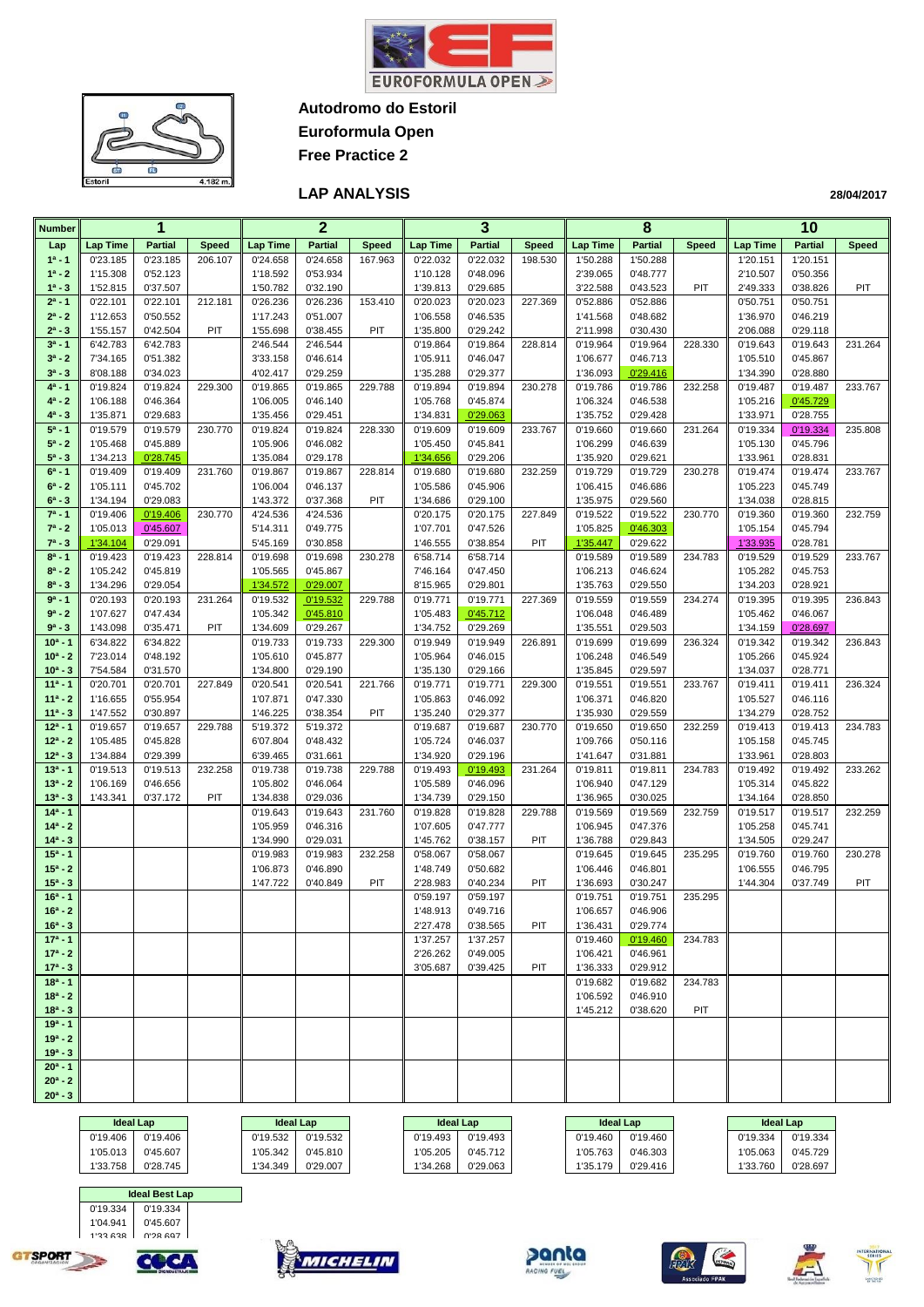

**Autodromo do Estoril**

**Euroformula Open Free Practice 2**



#### **LAP ANALYSIS**

| <b>Number</b>            |                      | 11                   |              | 12                   |                      |              | 14                   |                      |              | 16                   |                      |              | 17                   |                      |              |
|--------------------------|----------------------|----------------------|--------------|----------------------|----------------------|--------------|----------------------|----------------------|--------------|----------------------|----------------------|--------------|----------------------|----------------------|--------------|
| Lap                      | <b>Lap Time</b>      | <b>Partial</b>       | <b>Speed</b> | <b>Lap Time</b>      | <b>Partial</b>       | <b>Speed</b> | <b>Lap Time</b>      | <b>Partial</b>       | <b>Speed</b> | <b>Lap Time</b>      | <b>Partial</b>       | <b>Speed</b> | <b>Lap Time</b>      | <b>Partial</b>       | <b>Speed</b> |
| $1a - 1$                 | 1'28.462             | 1'28.462             |              | 0'58.953             | 0'58.953             |              | 1'39.522             | 1'39.522             |              | 0'19.788             | 0'19.788             | 225.942      | 1'05.128             | 1'05.128             |              |
| $1^a - 2$                | 2'17.620             | 0'49.158             |              | 1'48.768             | 0'49.815             |              | 2'29.623             | 0'50.101             |              | 1'05.863             | 0'46.075             |              | 1'53.428             | 0'48.300             |              |
| $1^a - 3$                | 2'56.768             | 0'39.148             | PIT          | 2'30.922             | 0'42.154             | PIT          | 3'09.105             | 0'39.482             | PIT          | 1'35.059             | 0'29.196             |              | 2'35.312             | 0'41.884             | PIT          |
| $2^a - 1$                | 0'56.828             | 0'56.828             |              | 1'01.537             | 1'01.537             |              | 0'49.047             | 0'49.047             |              | 0'19.616             | 0'19.616             | 229.300      | 0'58.601             | 0'58.601             |              |
| $2^a - 2$                | 1'43.484             | 0'46.656             |              | 1'48.791             | 0'47.254             |              | 1'43.193             | 0'54.146             |              | 1'05.513             | 0'45.897             |              | 1'45.081             | 0'46.480             |              |
| $2^a - 3$                | 2'12.918             | 0'29.434             |              | 2'18.127             | 0'29.336             |              | 2'12.508             | 0'29.315             |              | 1'34.462             | 0'28.949             |              | 2'14.363             | 0'29.282             |              |
| $3a - 1$                 | 0'19.683             | 0'19.683             | 230.278      | 0'19.848             | 0'19.848             | 228.814      | 0'19.685             | 0'19.685             | 228.814      | 0'19.581             | 0'19.581             | 227.849      | 0'19.937             | 0'19.937             | 227.369      |
| $3^a - 2$                | 1'05.795             | 0'46.112             |              | 1'06.232             | 0'46.384             |              | 1'05.482             | 0'45.797             |              | 1'05.526             | 0'45.945             |              | 1'05.700             | 0'45.763             |              |
| $3^{a} - 3$              | 1'34.787             | 0'28.992             |              | 1'35.614             | 0'29.382             |              | 1'34.580             | 0'29.098             |              | 1'34.471             | 0'28.945             |              | 1'34.796             | 0'29.096             |              |
| $4^a - 1$                | 0'20.271             | 0'20.271             | 234.783      | 0'20.011             | 0'20.011             | 227.369      | 0'19.581             | 0'19.581             | 228.814      | 0'19.394             | 0'19.394             | 227.849      | 0'19.659             | 0'19.659             | 230.278      |
| $4^a - 2$                | 1'06.318             | 0'46.047             |              | 1'06.496             | 0'46.485             |              | 1'05.422             | 0'45.841             |              | 1'05.206             | 0'45.812             |              | 1'05.436             | 0'45.777             |              |
| $4^a - 3$                | 1'35.023             | 0'28.705             |              | 1'35.647             | 0'29.151             |              | 1'34.462             | 0'29.040             |              | 1'34.278             | 0'29.072             |              | 1'34.579             | 0'29.143             |              |
| $5a - 1$                 | 0'19.556             | 0'19.556             | 233.262      | 0'19.738             | 0'19.738             | 228.814      | 0'19.689             | 0'19.689             | 227.369      | 0'19.377             | 0'19.377             | 229.300      | 0'19.676             | 0'19.676             | 230.770      |
| $5^a - 2$<br>$5^a - 3$   | 1'05.478             | 0'45.922             |              | 1'05.893             | 0'46.155             |              | 1'05.624             | 0'45.935             |              | 1'05.811             | 0'46.434             |              | 1'05.585             | 0'45.909             |              |
| $6^a - 1$                | 1'34.554<br>0'19.476 | 0'29.076<br>0'19.476 | 231.264      | 1'35.151<br>0'19.641 | 0'29.258<br>0'19.641 | 232.258      | 1'34.745<br>0'19.755 | 0'29.121<br>0'19.755 | 229.788      | 1'41.196<br>4'23.197 | 0'35.385<br>4'23.197 | PIT          | 1'34.791<br>0'19.628 | 0'29.206<br>0'19.628 | 228.814      |
| $6^a - 2$                | 1'05.424             | 0'45.948             |              | 1'06.110             | 0'46.469             |              | 1'05.677             | 0'45.922             |              | 5'14.097             | 0'50.900             |              | 1'05.667             | 0'46.039             |              |
| $6^a - 3$                | 1'34.411             | 0'28.987             |              | 1'35.143             | 0'29.033             |              | 1'34.646             | 0'28.969             |              | 5'43.474             | 0'29.377             |              | 1'34.883             | 0'29.216             |              |
| $7^a - 1$                | 0'19.629             | 0'19.629             | 232.259      | 0'19.726             | 0'19.726             | 232.759      | 0'19.610             | 0'19.610             | 231.760      | 0'19.605             | 0'19.605             | 229.788      | 0'19.636             | 0'19.636             | 230.770      |
| $7^a - 2$                | 1'05.531             | 0'45.902             |              | 1'07.437             | 0'47.711             |              | 1'05.596             | 0'45.986             |              | 1'05.584             | 0'45.979             |              | 1'05.370             | 0'45.734             |              |
| $7^a - 3$                | 1'34.499             | 0'28.968             |              | 1'36.989             | 0'29.552             |              | 1'34.716             | 0'29.120             |              | 1'34.624             | 0'29.040             |              | 1'34.486             | 0'29.116             |              |
| $8^a - 1$                | 0'19.473             | 0'19.473             | 233.767      | 0'19.716             | 0'19.716             | 233.767      | 0'19.589             | 0'19.589             | 232.258      | 0'19.487             | 0'19.487             | 228.814      | 0'19.573             | 0'19.573             | 234.274      |
| $8^a - 2$                | 1'05.711             | 0'46.238             |              | 1'06.340             | 0'46.624             |              | 1'05.627             | 0'46.038             |              | 1'05.559             | 0'46.072             |              | 1'05.656             | 0'46.083             |              |
| $8^a - 3$                | 1'34.746             | 0'29.035             |              | 1'35.726             | 0'29.386             |              | 1'34.729             | 0'29.102             |              | 1'34.656             | 0'29.097             |              | 1'34.757             | 0'29.101             |              |
| $9a - 1$                 | 0'19.483             | 0'19.483             | 235.808      | 0'19.622             | 0'19.622             | 232.259      | 0'19.595             | 0'19.595             | 232.759      | 0'19.657             | 0'19.657             | 228.814      | 0'19.582             | 0'19.582             | 235.808      |
| $9^a - 2$                | 1'05.478             | 0'45.995             |              | 1'06.019             | 0'46.397             |              | 1'05.808             | 0'46.213             |              | 1'05.632             | 0'45.975             |              | 1'06.037             | 0'46.455             |              |
| $9^a - 3$                | 1'34.333             | 0'28.855             |              | 1'35.257             | 0'29.238             |              | 1'34.958             | 0'29.150             |              | 1'34.841             | 0'29.209             |              | 1'35.162             | 0'29.125             |              |
| $10a - 1$                | 0'19.424             | 0'19.424             | 236.843      | 0'19.724             | 0'19.724             | 230.278      | 0'19.664             | 0'19.664             | 231.264      | 0'19.550             | 0'19.550             | 231.760      | 0'19.583             | 0'19.583             | 233.767      |
| $10a - 2$                | 1'05.382             | 0'45.958             |              | 1'06.171             | 0'46.447             |              | 1'05.756             | 0'46.092             |              | 1'05.985             | 0'46.435             |              | 1'05.466             | 0'45.883             |              |
| $10^a - 3$               | 1'34.420             | 0'29.038             |              | 1'36.205             | 0'30.034             |              | 1'35.140             | 0'29.384             |              | 1'35.070             | 0'29.085             |              | 1'34.505             | 0'29.039             |              |
| $11a - 1$                | 0'19.597             | 0'19.597             | 236.843      | 0'19.787             | 0'19.787             | 227.849      | 0'19.831             | 0'19.831             | 228.814      | 0'19.519             | 0'19.519             | 232.759      | 0'19.582             | 0'19.582             | 232.259      |
| $11a - 2$<br>$11a - 3$   | 1'05.592<br>1'34.393 | 0'45.995<br>0'28.801 |              | 1'06.368<br>1'35.658 | 0'46.581<br>0'29.290 |              | 1'09.259<br>1'39.136 | 0'49.428<br>0'29.877 |              | 1'05.837<br>1'35.291 | 0'46.318<br>0'29.454 |              | 1'05.369<br>1'34.757 | 0'45.787<br>0'29.388 |              |
| $12a - 1$                | 0'19.711             | 0'19.711             | 234.274      | 0'19.695             | 0'19.695             | 228.814      | 0'19.713             | 0'19.713             | 226.891      | 0'19.790             | 0'19.790             | 232.759      | 0'19.629             | 0'19.629             | 231.760      |
| $12^a - 2$               | 1'05.965             | 0'46.254             |              | 1'06.783             | 0'47.088             |              | 1'05.867             | 0'46.154             |              | 1'06.208             | 0'46.418             |              | 1'06.012             | 0'46.383             |              |
| $12^a - 3$               | 1'35.199             | 0'29.234             |              | 1'36.490             | 0'29.707             |              | 1'35.109             | 0'29.242             |              | 1'41.974             | 0'35.766             | PIT          | 1'35.303             | 0'29.291             |              |
| $13a - 1$                | 0'19.464             | 0'19.464             | 233.262      | 0'19.815             | 0'19.815             | 229.788      | 0'19.751             | 0'19.751             | 228.330      | 6'56.522             | 6'56.522             |              | 0'19.645             | 0'19.645             | 227.848      |
| $13a - 2$                | 1'05.602             | 0'46.138             |              | 1'06.832             | 0'47.017             |              | 1'05.868             | 0'46.117             |              | 7'44.158             | 0'47.636             |              | 1'05.607             | 0'45.962             |              |
| $13^a - 3$               | 1'34.605             | 0'29.003             |              | 1'36.175             | 0'29.343             |              | 1'45.270             | 0'39.402             | PIT          | 8'24.202             | 0'40.044             | PIT          | 1'34.940             | 0'29.333             |              |
| $14a - 1$                | 0'19.555             | 0'19.555             | 231.760      | 0'19.747             | 0'19.747             | 231.264      | 5'30.213             | 5'30.213             |              |                      |                      |              | 0'19.693             | 0'19.693             | 228.330      |
| $14a - 2$                | 1'06.091             | 0'46.536             |              | 1'06.553             | 0'46.806             |              | 6'23.885             | 0'53.672             |              |                      |                      |              | 1'06.185             | 0'46.492             |              |
| $14^a - 3$               | 1'35.085             | 0'28.994             |              | 1'35.772             | 0'29.219             |              | 7'12.840             | 0'48.955             | PIT          |                      |                      |              | 1'41.329             | 0'35.144             | PIT          |
| $15a - 1$                | 0'21.346             | 0'21.346             | 191.151      | 0'19.769             | 0'19.769             | 230.770      |                      |                      |              |                      |                      |              |                      |                      |              |
| $15a - 2$                | 1'09.225             | 0'47.879             |              | 1'06.426             | 0'46.657             |              |                      |                      |              |                      |                      |              |                      |                      |              |
| $15a - 3$                | 1'48.752             | 0'39.527             | PIT          | 1'35.586             | 0'29.160             |              |                      |                      |              |                      |                      |              |                      |                      |              |
| $16a - 1$                |                      |                      |              | 0'19.669<br>1'06.907 | 0'19.669             | 230.278      |                      |                      |              |                      |                      |              |                      |                      |              |
| $16^a - 2$<br>$16^a - 3$ |                      |                      |              | 1'36.273             | 0'47.238<br>0'29.366 |              |                      |                      |              |                      |                      |              |                      |                      |              |
| $17a - 1$                |                      |                      |              | 0'19.773             | 0'19.773             | 228.814      |                      |                      |              |                      |                      |              |                      |                      |              |
| $17a - 2$                |                      |                      |              | 1'07.167             | 0'47.394             |              |                      |                      |              |                      |                      |              |                      |                      |              |
| $17^a - 3$               |                      |                      |              | 1'36.777             | 0'29.610             |              |                      |                      |              |                      |                      |              |                      |                      |              |
| $18a - 1$                |                      |                      |              | 0'19.593             | 0'19.593             | 229.788      |                      |                      |              |                      |                      |              |                      |                      |              |
| $18a - 2$                |                      |                      |              | 1'06.482             | 0'46.889             |              |                      |                      |              |                      |                      |              |                      |                      |              |
| $18^a - 3$               |                      |                      |              | 1'35.903             | 0'29.421             |              |                      |                      |              |                      |                      |              |                      |                      |              |
| $19a - 1$                |                      |                      |              | 0'19.608             | 0'19.608             | 231.760      |                      |                      |              |                      |                      |              |                      |                      |              |
| $19a - 2$                |                      |                      |              | 1'06.551             | 0'46.943             |              |                      |                      |              |                      |                      |              |                      |                      |              |
| $19a - 3$                |                      |                      |              | 1'35.836             | 0'29.285             |              |                      |                      |              |                      |                      |              |                      |                      |              |
| $20^a - 1$               |                      |                      |              | 0'19.578             | 0'19.578             | 231.264      |                      |                      |              |                      |                      |              |                      |                      |              |
| $20^a - 2$               |                      |                      |              | 1'06.548             | 0'46.970             |              |                      |                      |              |                      |                      |              |                      |                      |              |
| $20^a - 3$               |                      |                      |              | 1'51.812             | 0'45.264             | PIT          |                      |                      |              |                      |                      |              |                      |                      |              |

|          | <b>Ideal Lap</b> |          | <b>Ideal Lap</b> | <b>Ideal Lap</b> |          | <b>Ideal Lap</b> |          |          | <b>Ideal Lap</b> |
|----------|------------------|----------|------------------|------------------|----------|------------------|----------|----------|------------------|
| 0'19.424 | 0'19.424         | 0'19.578 | 0'19.578         | 0'19.581         | 0'19.581 | 0'19.377         | 0'19.377 | 0'19.573 | 0'19.573         |
| 1'05.326 | 0'45.902         | 1'05.733 | 0'46.155         | 1'05.378         | 0'45.797 | 1'05.189         | 0'45.812 | 1'05.307 | 0'45.734         |
| 1'34.031 | 0'28.705         | 1'34.766 | 0'29.033         | 1'34.347         | 0'28.969 | 1'34.134         | 0'28.945 | 1'34.346 | 0'29.039         |













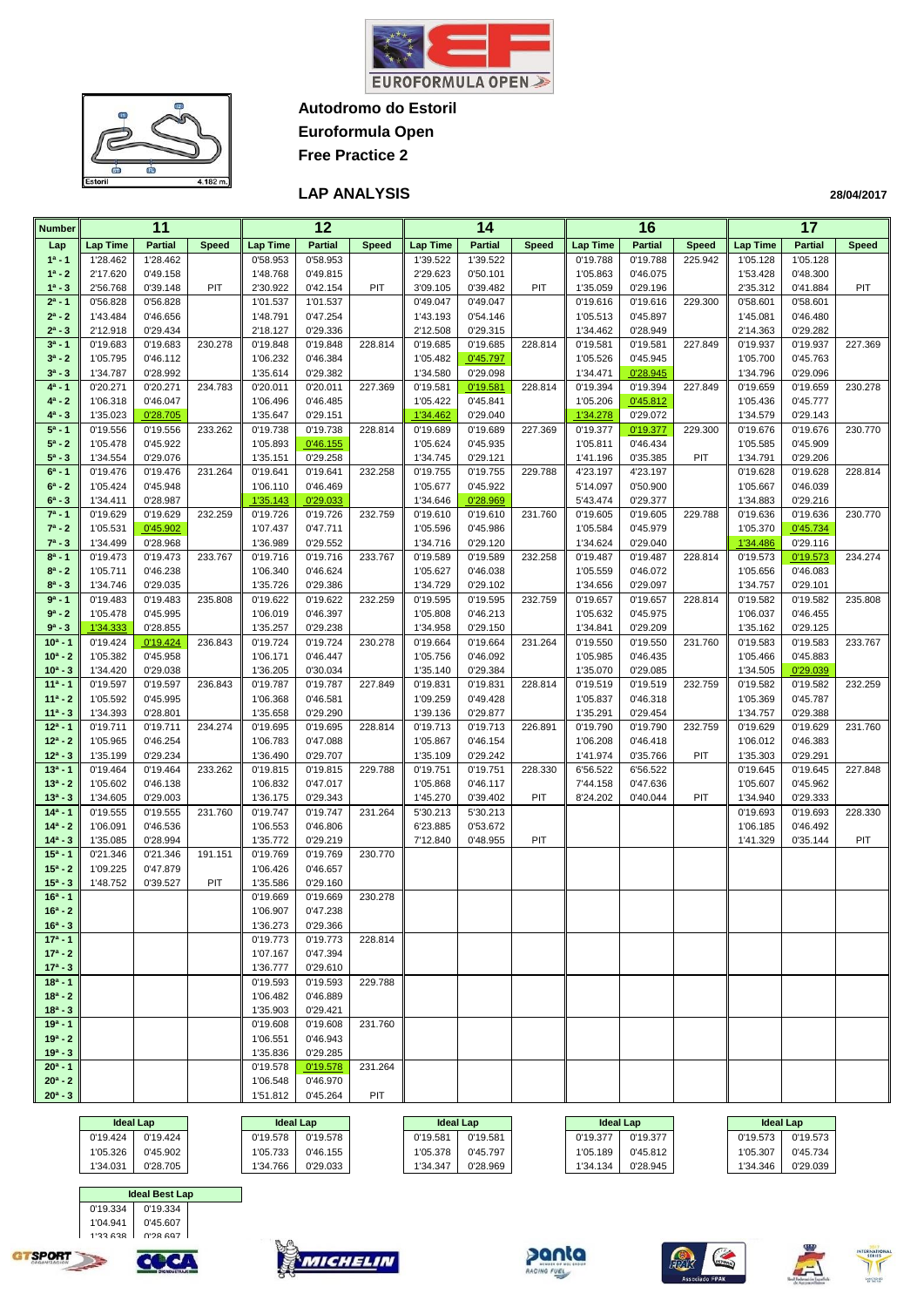

**Autodromo do Estoril**



**Euroformula Open Free Practice 2**

#### **LAP ANALYSIS**

| <b>Number</b>            |                      | 18                   |              |                      | 20                   |              |                      | 22                   |              |                      | 24                   |              |                      | 34                   |              |
|--------------------------|----------------------|----------------------|--------------|----------------------|----------------------|--------------|----------------------|----------------------|--------------|----------------------|----------------------|--------------|----------------------|----------------------|--------------|
| Lap                      | <b>Lap Time</b>      | <b>Partial</b>       | <b>Speed</b> | <b>Lap Time</b>      | <b>Partial</b>       | <b>Speed</b> | <b>Lap Time</b>      | <b>Partial</b>       | <b>Speed</b> | <b>Lap Time</b>      | <b>Partial</b>       | <b>Speed</b> | <b>Lap Time</b>      | <b>Partial</b>       | <b>Speed</b> |
| $1a - 1$                 | 0'20.195             | 0'20.195             | 224.533      | 0'25.233             | 0'25.233             | 196.364      | 0'21.134             | 0'21.134             | 224.067      | 0'59.877             | 0'59.877             |              | 0'24.406             | 0'24.406             | 187.827      |
| $1^a - 2$                | 1'06.447             | 0'46.252             |              | 1'16.383             | 0'51.150             |              | 1'10.593             | 0'49.459             |              | 1'48.544             | 0'48.667             |              | 1'17.697             | 0'53.291             |              |
| $1^a - 3$                | 1'35.912             | 0'29.465             |              | 1'48.429             | 0'32.046             |              | 1'40.819             | 0'30.226             |              | 2'32.292             | 0'43.748             | PIT          | 1'48.764             | 0'31.067             |              |
| $2^a - 1$                | 0'20.739             | 0'20.739             | 227.369      | 0'21.974             | 0'21.974             | 201.118      | 0'20.441             | 0'20.441             | 226.416      | 1'03.601             | 1'03.601             |              | 0'25.819             | 0'25.819             | 160.715      |
| $2^a - 2$                | 1'09.638             | 0'48.899             |              | 1'13.171             | 0'51.197             |              | 1'09.078             | 0'48.637             |              | 1'50.291             | 0'46.690             |              | 1'18.852             | 0'53.033             |              |
| $2^a - 3$                | 1'39.228             | 0'29.590             |              | 1'52.338             | 0'39.167             | PIT          | 1'38.968             | 0'29.890             |              | 2'20.329             | 0'30.038             |              | 1'57.806             | 0'38.954             | PIT          |
| $3^a - 1$                | 0'19.750             | 0'19.750             | 227.369      | 1'00.099             | 1'00.099             |              | 0'20.444             | 0'20.444             | 232.259      | 0'19.726             | 0'19.726             | 234.783      | 2'35.459             | 2'35.459             |              |
| $3^a - 2$                | 1'05.877             | 0'46.127             |              | 1'46.898             | 0'46.799             |              | 1'09.751             | 0'49.307             |              | 1'05.895             | 0'46.169             |              | 3'29.820             | 0'54.361             |              |
| $3^{a} - 3$              | 1'34.887             | 0'29.010             |              | 2'25.807             | 0'38.909             | PIT          | 1'39.254             | 0'29.503             |              | 1'34.941             | 0'29.046             |              | 4'01.433             | 0'31.613             |              |
| $4^a - 1$                | 0'19.658             | 0'19.658             | 229.788      | 0'53.693             | 0'53.693             |              | 0'19.746             | 0'19.746             | 231.264      | 0'19.604             | 0'19.604             | 231.264      | 0'21.992             | 0'21.992             | 215.569      |
| $4^a - 2$<br>$4^a - 3$   | 1'05.505<br>1'34.377 | 0'45.847<br>0'28.872 |              | 1'40.225<br>2'18.315 | 0'46.532<br>0'38.090 | PIT          | 1'06.516<br>1'36.057 | 0'46.770<br>0'29.541 |              | 1'05.417<br>1'34.363 | 0'45.813<br>0'28.946 |              | 1'11.042<br>1'40.713 | 0'49.050<br>0'29.671 |              |
| $5^a - 1$                | 0'19.543             | 0'19.543             | 232.759      | 0'52.169             | 0'52.169             |              | 0'19.888             | 0'19.888             | 228.330      | 0'19.719             | 0'19.719             | 231.264      | 0'19.650             | 0'19.650             | 228.814      |
| $5^a - 2$                | 1'05.209             | 0'45.666             |              | 1'40.624             | 0'48.455             |              | 1'06.718             | 0'46.830             |              | 1'05.490             | 0'45.771             |              | 1'05.704             | 0'46.054             |              |
| $5^a - 3$                | 1'34.158             | 0'28.949             |              | 2'16.043             | 0'35.419             |              | 1'36.595             | 0'29.877             |              | 1'34.411             | 0'28.921             |              | 1'34.871             | 0'29.167             |              |
| $6^a - 1$                | 0'19.678             | 0'19.678             | 232.259      | 0'20.077             | 0'20.077             | 233.767      | 0'19.760             | 0'19.760             | 227.369      | 0'19.518             | 0'19.518             | 230.278      | 0'19.640             | 0'19.640             | 230.278      |
| $6^a - 2$                | 1'11.622             | 0'51.944             |              | 1'06.928             | 0'46.851             |              | 1'06.517             | 0'46.757             |              | 1'05.300             | 0'45.782             |              | 1'05.399             | 0'45.759             |              |
| $6^{a} - 3$              | 1'52.795             | 0'41.173             | PIT          | 1'36.444             | 0'29.516             |              | 1'35.961             | 0'29.444             |              | 1'34.291             | 0'28.991             |              | 1'34.317             | 0'28.918             |              |
| $7^a - 1$                | 14'57.483            | 14'57.483            |              | 0'19.957             | 0'19.957             | 234.274      | 0'20.549             | 0'20.549             | 229.300      | 0'19.500             | 0'19.500             | 231.264      | 0'19.544             | 0'19.544             | 230.770      |
| $7^a - 2$                | 15'46.750            | 0'49.267             |              | 1'06.489             | 0'46.532             |              | 1'10.525             | 0'49.976             |              | 1'05.318             | 0'45.818             |              | 1'05.503             | 0'45.959             |              |
| $7^a - 3$                | 16'16.364            | 0'29.614             |              | 1'35.959             | 0'29.470             |              | 1'50.377             | 0'39.852             | PIT          | 1'34.313             | 0'28.995             |              | 1'34.533             | 0'29.030             |              |
| $8^a - 1$                | 0'19.817             | 0'19.817             | 232.258      | 0'19.688             | 0'19.688             | 235.295      | 8'08.574             | 8'08.574             |              | 0'19.557             | 0'19.557             | 231.760      | 0'19.664             | 0'19.664             | 229.300      |
| $8^a - 2$                | 1'06.037             | 0'46.220             |              | 1'07.376             | 0'47.688             |              | 8'56.353             | 0'47.779             |              | 1'05.357             | 0'45.800             |              | 1'05.894             | 0'46.230             |              |
| $8^a - 3$                | 1'35.124             | 0'29.087             |              | 1'37.351             | 0'29.975             |              | 9'26.027             | 0'29.674             |              | 1'34.696             | 0'29.339             |              | 1'41.136             | 0'35.242             | PIT          |
| $9a - 1$                 | 0'19.577             | 0'19.577             | 233.767      | 0'19.746             | 0'19.746             | 231.760      | 0'19.927             | 0'19.927             | 227.849      | 0'19.656             | 0'19.656             | 232.258      | 3'25.195             | 3'25.195             |              |
| $9^a - 2$                | 1'05.430             | 0'45.853             |              | 1'06.506             | 0'46.760             |              | 1'06.702             | 0'46.775             |              | 1'05.682             | 0'46.026             |              | 4'20.249             | 0'55.054             |              |
| $9^a - 3$<br>$10a - 1$   | 1'34.664<br>0'19.432 | 0'29.234<br>0'19.432 | 233.262      | 1'36.052             | 0'29.546<br>0'25.065 | 201.870      | 1'36.321<br>0'19.677 | 0'29.619<br>0'19.677 | 229.788      | 1'34.564<br>0'19.618 | 0'28.882<br>0'19.618 |              | 4'50.615<br>0'19.584 | 0'30.366<br>0'19.584 |              |
| $10^a - 2$               | 1'12.774             | 0'53.342             |              | 0'25.065<br>1'17.038 | 0'51.973             |              | 1'06.458             | 0'46.781             |              | 1'06.074             | 0'46.456             | 231.264      | 1'05.652             | 0'46.068             | 226.891      |
| $10^a - 3$               | 1'48.746             | 0'35.972             |              | 1'56.992             | 0'39.954             | PIT          | 1'36.112             | 0'29.654             |              | 1'34.943             | 0'28.869             |              | 1'35.131             | 0'29.479             |              |
| $11a - 1$                | 0'20.082             | 0'20.082             | 230.770      |                      |                      |              | 0'19.762             | 0'19.762             | 229.788      | 0'19.583             | 0'19.583             | 229.788      | 0'19.406             | 0'19.406             | 233.767      |
| $11a - 2$                | 1'15.058             | 0'54.976             |              |                      |                      |              | 1'06.548             | 0'46.786             |              | 1'05.226             | 0'45.643             |              | 1'10.313             | 0'50.907             |              |
| $11a - 3$                | 1'44.492             | 0'29.434             |              |                      |                      |              | 1'36.257             | 0'29.709             |              | 1'34.252             | 0'29.026             |              | 1'41.151             | 0'30.838             |              |
| $12a - 1$                | 0'19.528             | 0'19.528             | 231.760      |                      |                      |              | 0'19.682             | 0'19.682             | 229.788      | 0'19.593             | 0'19.593             | 228.330      | 0'19.548             | 0'19.548             | 228.814      |
| $12a - 2$                | 1'05.717             | 0'46.189             |              |                      |                      |              | 1'06.311             | 0'46.629             |              | 1'05.354             | 0'45.761             |              | 1'05.463             | 0'45.915             |              |
| $12^a - 3$               | 1'45.630             | 0'39.913             | PIT          |                      |                      |              | 1'35.828             | 0'29.517             |              | 1'34.410             | 0'29.056             |              | 1'34.745             | 0'29.282             |              |
| $13a - 1$                |                      |                      |              |                      |                      |              | 0'19.831             | 0'19.831             | 228.814      | 0'19.857             | 0'19.857             | 226.891      | 0'19.624             | 0'19.624             | 230.278      |
| $13a - 2$                |                      |                      |              |                      |                      |              | 1'07.030             | 0'47.199             |              | 1'06.916             | 0'47.059             |              | 1'05.534             | 0'45.910             |              |
| $13a - 3$                |                      |                      |              |                      |                      |              | 1'38.266             | 0'31.236             |              | 1'45.100             | 0'38.184             | PIT          | 1'34.702             | 0'29.168             |              |
| $14a - 1$                |                      |                      |              |                      |                      |              | 0'21.958             | 0'21.958             | 207.294      |                      |                      |              | 0'19.667             | 0'19.667             | 228.814      |
| $14a - 2$                |                      |                      |              |                      |                      |              | 1'11.748             | 0'49.790             |              |                      |                      |              | 1'06.303             | 0'46.636             |              |
| $14^a - 3$<br>$15a - 1$  |                      |                      |              |                      |                      |              | 1'41.809<br>0'20.743 | 0'30.061<br>0'20.743 | 231.760      |                      |                      |              | 1'41.949<br>1'03.754 | 0'35.646<br>1'03.754 | PIT          |
| $15a - 2$                |                      |                      |              |                      |                      |              | 1'10.890             | 0'50.147             |              |                      |                      |              | 1'50.493             | 0'46.739             |              |
| $15^a - 3$               |                      |                      |              |                      |                      |              | 1'41.434             | 0'30.544             |              |                      |                      |              | 2'25.580             | 0'35.087             | PIT          |
| $16a - 1$                |                      |                      |              |                      |                      |              | 0'20.005             | 0'20.005             | 230.278      |                      |                      |              | 0'46.945             | 0'46.945             |              |
| $16a - 2$                |                      |                      |              |                      |                      |              | 1'10.969             | 0'50.964             |              |                      |                      |              | 1'33.289             | 0'46.344             |              |
| $16^a - 3$               |                      |                      |              |                      |                      |              | 1'51.098             | 0'40.129             | PIT          |                      |                      |              | 2'14.575             | 0'41.286             | PIT          |
| $17a - 1$                |                      |                      |              |                      |                      |              |                      |                      |              |                      |                      |              |                      |                      |              |
| $17a - 2$                |                      |                      |              |                      |                      |              |                      |                      |              |                      |                      |              |                      |                      |              |
| $17^a - 3$               |                      |                      |              |                      |                      |              |                      |                      |              |                      |                      |              |                      |                      |              |
| $18a - 1$                |                      |                      |              |                      |                      |              |                      |                      |              |                      |                      |              |                      |                      |              |
| $18a - 2$                |                      |                      |              |                      |                      |              |                      |                      |              |                      |                      |              |                      |                      |              |
| $18a - 3$                |                      |                      |              |                      |                      |              |                      |                      |              |                      |                      |              |                      |                      |              |
| $19a - 1$                |                      |                      |              |                      |                      |              |                      |                      |              |                      |                      |              |                      |                      |              |
| $19a - 2$                |                      |                      |              |                      |                      |              |                      |                      |              |                      |                      |              |                      |                      |              |
| $19a - 3$                |                      |                      |              |                      |                      |              |                      |                      |              |                      |                      |              |                      |                      |              |
| $20^a - 1$<br>$20^a - 2$ |                      |                      |              |                      |                      |              |                      |                      |              |                      |                      |              |                      |                      |              |
| $20^a - 3$               |                      |                      |              |                      |                      |              |                      |                      |              |                      |                      |              |                      |                      |              |
|                          |                      |                      |              |                      |                      |              |                      |                      |              |                      |                      |              |                      |                      |              |

|          | <b>Ideal Lap</b> |          | <b>Ideal Lap</b> | <b>Ideal Lap</b> |          |          | <b>Ideal Lap</b> | <b>Ideal Lap</b> |          |
|----------|------------------|----------|------------------|------------------|----------|----------|------------------|------------------|----------|
| 0'19.432 | 0'19.432         | 0'19.688 | 0'19.688         | 0'19.677         | 0'19.677 | 0'19.500 | 0'19.500         | 0'19.406         | 0'19.406 |
| 1'05.098 | 0'45.666         | 1'06.220 | 0'46.532         | '06.306          | 0'46.629 | 1'05.143 | 0'45.643         | 1'05.165         | 0'45.759 |
| 1'33.970 | 0'28.872         | 1'35.690 | 0'29.470         | 1'35.750         | 0'29.444 | 1'34.012 | 0'28.869         | 1'34.083         | 0'28.918 |

 0'19.334 0'19.334 1'04.941 0'45.607 0'28.697

**Ideal Best Lap**

COCA

**Ideal Lap Ideal Lap Ideal Lap Ideal Lap Ideal Lap**

| ldeal L  |  |
|----------|--|
| 0'19.406 |  |
| 1'05.165 |  |
| 1'34.083 |  |













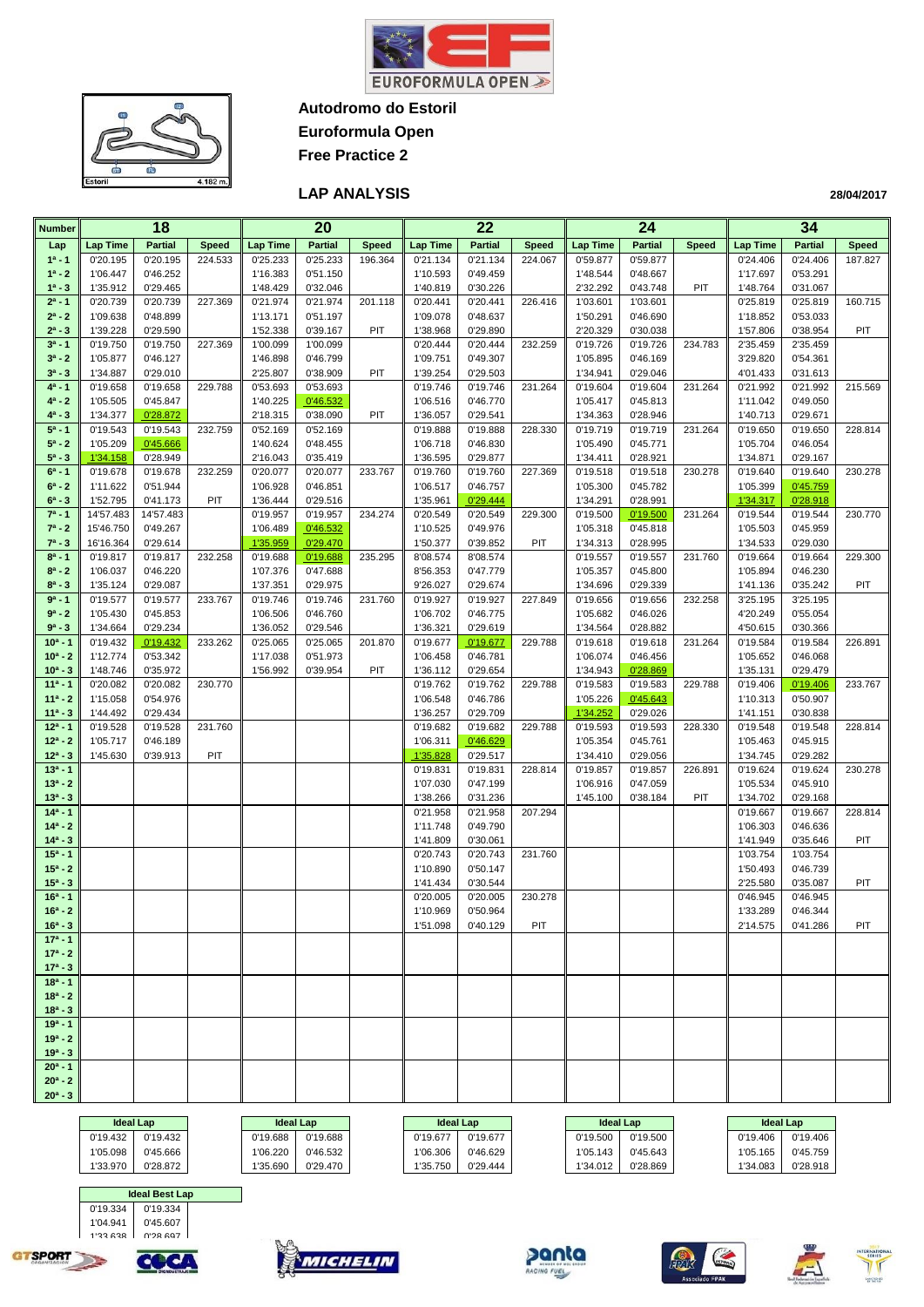

**Autodromo do Estoril Euroformula Open**

**Free Practice 2**



#### **LAP ANALYSIS**

| <b>Number</b>            |                        | 42                   |              |                      | 43                   |              |                       | 44                   |              |
|--------------------------|------------------------|----------------------|--------------|----------------------|----------------------|--------------|-----------------------|----------------------|--------------|
| Lap                      | <b>Lap Time</b>        | <b>Partial</b>       | <b>Speed</b> | <b>Lap Time</b>      | <b>Partial</b>       | <b>Speed</b> | <b>Lap Time</b>       | <b>Partial</b>       | <b>Speed</b> |
| $1^a - 1$                | 0'21.275               | 0'21.275             | 217.304      | 0'20.118             | 0'20.118             | 225.000      | 0'20.864              | 0'20.864             | 202.627      |
| $1^a - 2$                | 1'08.375               | 0'47.100             |              | 1'06.751             | 0'46.633             |              | 1'11.063              | 0'50.199             |              |
| $1^a - 3$                | 1'38.424               | 0'30.049             |              | 1'36.406             | 0'29.655             |              | 1'40.802              | 0'29.739             |              |
| $2^a - 1$                | 0'20.001               | 0'20.001             | 226.891      | 0'19.757             | 0'19.757             | 228.330      | 0'19.757              | 0'19.757             | 230.278      |
| $2^a - 2$                | 1'06.350               | 0'46.349             |              | 1'05.881             | 0'46.124             |              | 1'06.337              | 0'46.580             |              |
| $2^a - 3$                | 1'35.900               | 0'29.550             |              | 1'35.319             | 0'29.438             |              | 1'35.865              | 0'29.528             |              |
| $3^a - 1$                | 0'19.804               | 0'19.804             | 227.369      | 0'21.116             | 0'21.116             | 209.303      | 0'23.388              | 0'23.388             | 231.264      |
| $3^a - 2$                | 1'06.781               | 0'46.977             |              | 1'16.652             | 0'55.536             |              | 1'16.058              | 0'52.670             |              |
| $3^{a} - 3$              | 1'36.327               | 0'29.546             |              | 1'47.167             | 0'30.515             |              | 1'46.696              | 0'30.638             |              |
| $4^a - 1$                | 0'19.715               | 0'19.715             | 228.814      | 0'19.841             | 0'19.841             | 228.814      | 0'20.262              | 0'20.262             | 220.409      |
| $4^a - 2$                | 1'05.962               | 0'46.247             |              | 1'06.097             | 0'46.256             |              | 1'06.923              | 0'46.661             |              |
| $4^a - 3$                | 1'35.210               | 0'29.248             |              | 1'35.475             | 0'29.378             |              | 1'36.381              | 0'29.458             |              |
| $5^a - 1$                | 0'20.140               | 0'20.140             | 223.141      | 0'19.608             | 0'19.608             | 226.891      | 0'19.869              | 0'19.869             | 224.533      |
| $5^a - 2$                | 1'06.327               | 0'46.187             |              | 1'05.667             | 0'46.059             |              | 1'05.978              | 0'46.109             |              |
| $5^a - 3$                | 1'35.853               | 0'29.526             |              | 1'35.083             | 0'29.416             |              | 1'35.349              | 0'29.371             |              |
| $6^a - 1$                | 0'20.020               | 0'20.020             | 225.942      | 0'19.498             | 0'19.498             | 225.470      | 0'19.607              | 0'19.607             | 226.416      |
| $6^a - 2$                | 1'07.246               | 0'47.226             |              | 1'05.448             | 0'45.950             |              | 1'05.959              | 0'46.352             |              |
| $6^a - 3$<br>$7^a - 1$   | 1'45.888               | 0'38.642             | PIT          | 1'34.694             | 0'29.246             |              | 1'35.254              | 0'29.295             |              |
| $7^a - 2$                | 14'22.321              | 14'22.321            |              | 0'19.542<br>1'05.750 | 0'19.542             | 228.814      | 0'19.710              | 0'19.710             | 225.001      |
| $7^a - 3$                | 15'12.998<br>15'53.417 | 0'50.677             |              |                      | 0'46.208             |              | 1'06.048              | 0'46.338<br>0'34.019 |              |
| $8^a - 1$                | 0'50.913               | 0'40.419<br>0'50.913 | PIT          | 1'39.520<br>9'59.136 | 0'33.770<br>9'59.136 | PIT          | 1'40.067<br>11'01.795 | 11'01.795            | PIT          |
| $8^a - 2$                | 1'39.209               | 0'48.296             |              | 10'45.674            | 0'46.538             |              | 11'54.021             | 0'52.226             |              |
| $8^a - 3$                | 2'17.485               | 0'38.276             | PIT          | 11'19.366            | 0'33.692             | PIT          | 12'28.597             | 0'34.576             | PIT          |
| $9^a - 1$                | 0'55.459               | 0'55.459             |              | 0'55.086             | 0'55.086             |              | 0'42.566              | 0'42.566             |              |
| $9a - 2$                 | 1'43.937               | 0'48.478             |              | 1'42.119             | 0'47.033             |              | 1'30.401              | 0'47.835             |              |
| $9^a - 3$                | 2'14.246               | 0'30.309             |              | 2'16.100             | 0'33.981             | PIT          | 2'00.127              | 0'29.726             |              |
| $10a - 1$                | 0'19.964               | 0'19.964             | 225.470      | 0'54.572             | 0'54.572             |              | 0'20.026              | 0'20.026             | 216.433      |
| $10^a - 2$               | 1'06.315               | 0'46.351             |              | 1'41.665             | 0'47.093             |              | 1'07.316              | 0'47.290             |              |
| $10^a - 3$               | 1'35.782               | 0'29.467             |              | 2'11.230             | 0'29.565             |              | 1'36.827              | 0'29.511             |              |
| $11a - 1$                | 0'20.012               | 0'20.012             | 228.330      | 0'19.689             | 0'19.689             | 225.470      | 0'19.858              | 0'19.858             | 227.849      |
| $11a - 2$                | 1'08.042               | 0'48.030             |              | 1'06.263             | 0'46.574             |              | 1'06.426              | 0'46.568             |              |
| $11a - 3$                | 1'37.840               | 0'29.798             |              | 1'35.691             | 0'29.428             |              | 1'35.822              | 0'29.396             |              |
| $12a - 1$                | 0'19.722               | 0'19.722             | 224.533      | 0'19.626             | 0'19.626             | 225.001      | 0'19.782              | 0'19.782             | 226.416      |
| $12^a - 2$               | 1'06.081               | 0'46.359             |              | 1'06.059             | 0'46.433             |              | 1'06.211              | 0'46.429             |              |
| $12^a - 3$               | 1'35.432               | 0'29.351             |              | 1'35.379             | 0'29.320             |              | 1'35.732              | 0'29.521             |              |
| $13a - 1$                | 0'20.020               | 0'20.020             | 231.264      | 0'19.535             | 0'19.535             | 230.278      | 0'19.614              | 0'19.614             | 225.000      |
| $13a - 2$                | 1'07.612               | 0'47.592             |              | 1'07.756             | 0'48.221             |              | 1'06.767              | 0'47.153             |              |
| $13^a - 3$               | 1'48.265               | 0'40.653             | PIT          | 1'37.441             | 0'29.685             |              | 1'36.356              | 0'29.589             |              |
| $14a - 1$                |                        |                      |              | 0'19.728             | 0'19.728             | 226.891      | 0'19.702              | 0'19.702             | 223.603      |
| $14a - 2$                |                        |                      |              | 1'06.551             | 0'46.823             |              | 1'06.637              | 0'46.935             |              |
| $14^a - 3$               |                        |                      |              | 1'40.025             | 0'33.474             | PIT          | 1'36.252              | 0'29.615             |              |
| $15a - 1$                |                        |                      |              |                      |                      |              | 0'19.707              | 0'19.707             | 225.470      |
| $15a - 2$                |                        |                      |              |                      |                      |              | 1'06.999              | 0'47.292             |              |
| $15^a - 3$               |                        |                      |              |                      |                      |              | 1'43.578              | 0'36.579             | PIT          |
| $16a - 1$                |                        |                      |              |                      |                      |              |                       |                      |              |
| $16^a - 2$<br>$16^a - 3$ |                        |                      |              |                      |                      |              |                       |                      |              |
| $17a - 1$                |                        |                      |              |                      |                      |              |                       |                      |              |
| $17^a - 2$               |                        |                      |              |                      |                      |              |                       |                      |              |
| $17^a - 3$               |                        |                      |              |                      |                      |              |                       |                      |              |
| $18a - 1$                |                        |                      |              |                      |                      |              |                       |                      |              |
| $18a - 2$                |                        |                      |              |                      |                      |              |                       |                      |              |
| $18a - 3$                |                        |                      |              |                      |                      |              |                       |                      |              |
| $19a - 1$                |                        |                      |              |                      |                      |              |                       |                      |              |
| $19a - 2$                |                        |                      |              |                      |                      |              |                       |                      |              |
| $19a - 3$                |                        |                      |              |                      |                      |              |                       |                      |              |
| $20a - 1$                |                        |                      |              |                      |                      |              |                       |                      |              |
| $20^a - 2$               |                        |                      |              |                      |                      |              |                       |                      |              |
| $20^a - 3$               |                        |                      |              |                      |                      |              |                       |                      |              |

**28/04/2017**





0'19.334 0'19.334

0'28.697

**Ideal Best Lap**



0'19.715 0'19.715 0'19.498 0'19.498 0'19.498 0'19.607 0'19.607 0'19.607 1'05.902 0'46.187 1'05.448 0'45.950 1'05.716 0'46.109 1'35.150 0'29.248 1'34.694 0'29.246 1'35.011 0'29.295

**Ideal Lap Ideal Lap Ideal Lap Ideal Lap** 







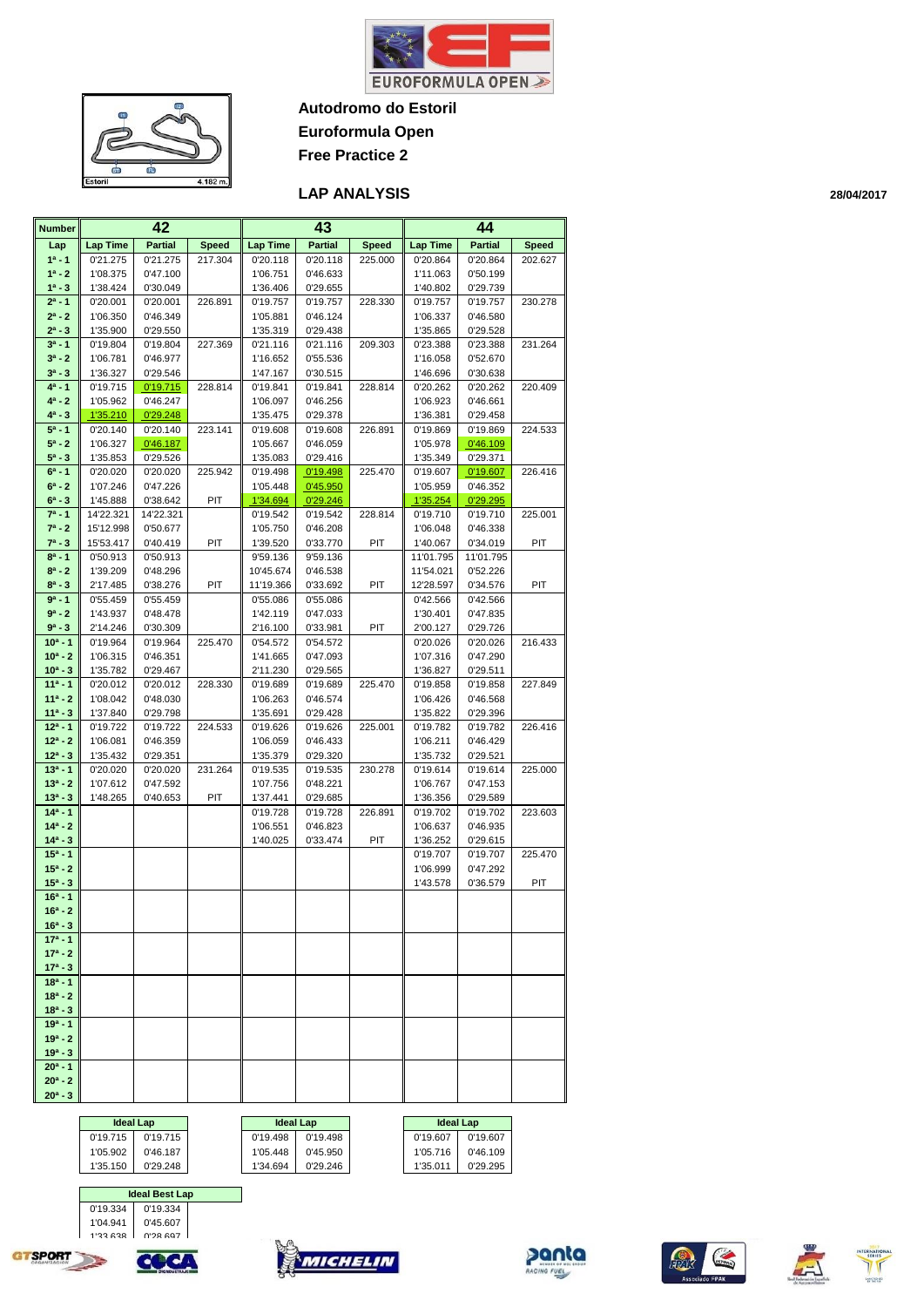



# **Best Sectors Results**

|                 | Sector - 1                |          | Sector - 2                       |        | Sector - 3                       |             |                | Ideal Lap vs Best Lap     |                         |          |                |
|-----------------|---------------------------|----------|----------------------------------|--------|----------------------------------|-------------|----------------|---------------------------|-------------------------|----------|----------------|
|                 | Ord. Nº Driver            |          | Time Nº Driver                   |        | Time Nº Driver                   | <u>Time</u> |                | Ord. Nº Driver            | Ideal Lap Best Lap Ord. |          |                |
|                 | <b>10 Harrison Scott</b>  | 19.334 1 | Petru Florescu                   |        | 45.607 10 Harrison Scott         | 28.697      |                | Petru Florescu            | 1'33.758                | 1'34.104 | $\mathbf{2}$   |
|                 | 16 Nikita Troitskiy       |          | 19.377 24 Ameya Vaidyanathan     |        | 45.643 11 Alex Karkosik          | 28.705      | $\mathbf{2}$   | <b>10 Harrison Scott</b>  | 1'33.760                | 1'33.935 |                |
| 3               | Petru Florescu            |          | 19.406 18 Jannes Fittje          |        | 45.666 1 Petru Florescu          | 28.745      | $3^{\circ}$    | 18 Jannes Fittje          | 1'33.970                | 1'34.158 | 3              |
|                 | 34 Matheus Iorio          |          | 19.406 3 Simo Laaksonen          |        | 45.712 24 Ameya Vaidyanathan     | 28.869      | 4              | 24 Ameya Vaidyanathan     | 1'34.012                | 1'34.252 | 4              |
| 5.              | 11 Alex Karkosik          |          | 19.424 10 Harrison Scott         |        | 45.729 18 Jannes Fittje          | 28.872      | 5              | 11 Alex Karkosik          | 1'34.031                | 1'34.333 | $\overline{7}$ |
| 6.              | 18 Jannes Fittje          |          | 19.432 17 Devlin De Francesco    |        | 45.734 34 Matheus Iorio          | 28.918      | 6              | 34 Matheus Iorio          | 1'34.083                | 1'34.317 | 6              |
|                 | 8 Lodovico Laurini        |          | 19.460 34 Matheus Iorio          |        | 45.759 16 Nikita Troitskiy       | 28.945      | $\overline{7}$ | 16 Nikita Troitskiy       | 1'34.134                | 1'34.278 | 5              |
| 8               | Simo Laaksonen<br>3       |          | 19.493 14 Tarun Reddy            |        | 45.797 14 Tarun Reddy            | 28.969      | 8              | 3 Simo Laaksonen          | 1'34.268                | 1'34.656 | 11             |
| 9               | 43 Pedro Cardoso          |          | 19.498 2 Thiago Vivacqua         |        | 45.810 2 Thiago Vivacqua         | 29.007      | 9              | 17 Devlin De Francesco    | 1'34.346                | 1'34.486 | 9              |
| 10              | 24 Ameya Vaidyanathan     |          | 19.500 16 Nikita Troitskiy       |        | 45.812 12 Christian Hahn         | 29.033      | 10             | 14 Tarun Reddy            | 1'34.347                | 1'34.462 | 8              |
| 11              | 2 Thiago Vivacqua         |          | 19.532 11 Alex Karkosik          |        | 45.902 17 Devlin De Francesco    | 29.039      | 11             | 2 Thiago Vivacqua         | 1'34.349                | 1'34.572 | 10             |
|                 | 17 Devlin De Francesco    |          | 19.573 43 Pedro Cardoso          |        | 45.950 3 Simo Laaksonen          | 29.063      | 12             | 43 Pedro Cardoso          | 1'34.694                | 1'34.694 | 12             |
| 13 <sup>°</sup> | 12 Christian Hahn         |          | 19.578 44 Javier Cobián          |        | 46.109 43 Pedro Cardoso          | 29.246      | 13             | 12 Christian Hahn         | 1'34.766                | 1'35.143 | 13             |
| 14              | 14 Tarun Reddy            |          | 19.581 12 Christian Hahn         |        | 46.155 42 Eliseo Martinez Meroño | 29.248      | 14             | 44 Javier Cobián          | 1'35.011                | 1'35.254 | 15             |
| 15              | 44 Javier Cobián          |          | 19.607 42 Eliseo Martinez Meroño | 46.187 | 44 Javier Cobián                 | 29.295      | 15             | 42 Eliseo Martinez Meroño | 1'35.150                | 1'35.210 | 14             |
| 16.             | 22 Daniil Pronenko        | 19.677   | 8 Lodovico Laurini               | 46.303 | 8 Lodovico Laurini               | 29.416      | 16             | 8 Lodovico Laurini        | 1'35.179                | 1'35.447 | 16             |
| 17              | 20 Najiy Ayyad Razak      |          | 19.688 20 Najiy Ayyad Razak      |        | 46.532 22 Daniil Pronenko        | 29.444      | 17             | 20 Najiy Ayyad Razak      | 1'35.690                | 1'35.959 | 18             |
| 18              | 42 Eliseo Martinez Meroño |          | 19.715 22 Daniil Pronenko        |        | 46.629 20 Najiy Ayyad Razak      | 29.470      | 18             | 22 Daniil Pronenko        | 1'35.750                | 1'35.828 | 17             |













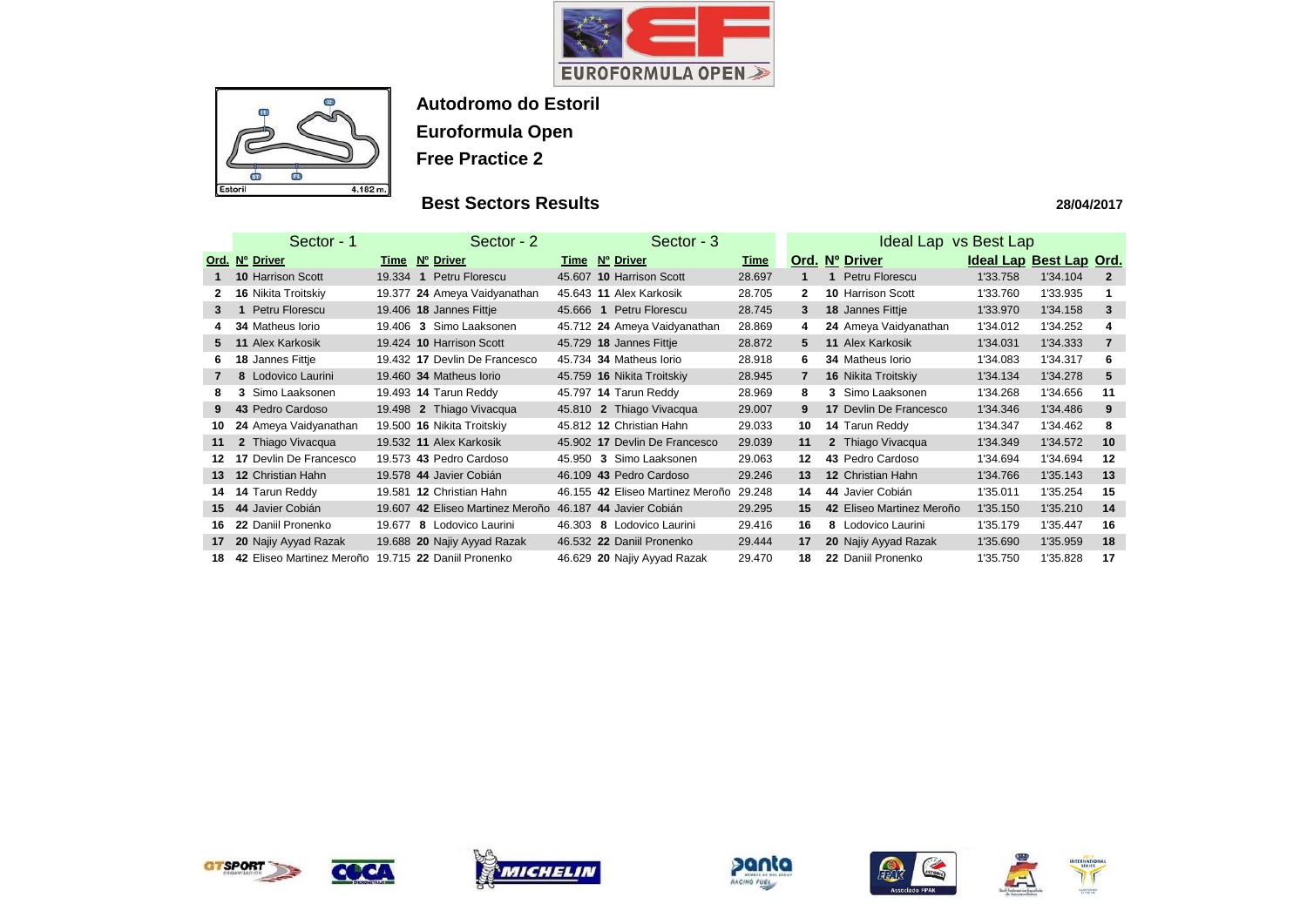



# **Best Top Speeds**

|                |                                                         |            |                        |             |              |              |                |      | <u> Top_1</u> |                 | <u> Top_2</u> |            | <u> Top_3</u> |     | $Top_4$     |             | <u>Top 5</u> |     |         |
|----------------|---------------------------------------------------------|------------|------------------------|-------------|--------------|--------------|----------------|------|---------------|-----------------|---------------|------------|---------------|-----|-------------|-------------|--------------|-----|---------|
| Ord.           | <b>Entrant</b><br>$\underline{\mathsf{N}}^{\mathsf{o}}$ | Nat.       | <b>Driver</b>          | <u>Nat.</u> | Cat.         | C Ia.        | <b>Chassis</b> | Team | <u>Km/h</u>   | <b>Lap</b>      | <u>Km/h</u>   | <b>Lap</b> | <u>Km/h</u>   | Lap | <u>Km/h</u> | Lap         | <u>Km/h</u>  | Lap | Avg.    |
|                | 10 RP Motorsport                                        | <b>ITA</b> | <b>Harrison Scott</b>  | <b>GBR</b>  |              |              | Dallara F312   |      | 236.842       | 11              | 236.842       | 10         | 236.324       | 12  | 235.808     | 6           | 234.783      | 13  | 236.120 |
| 2              | <b>RP Motorsport</b>                                    | ITA.       | Alex Karkosik          | <b>POL</b>  | R.           | 10           | Dallara F312   |      | 236.842       |                 | 236.842       | 12         | 235.808       | 10  | 234.783     | $\mathbf b$ | 234.273      | 13  | 235.710 |
| 3              | <b>RP Motorsport</b><br>8                               | <b>ITA</b> | Lodovico Laurini       | <b>ITA</b>  | R.           | 2º           | Dallara F312   |      | 236.324       | 11              | 235.294       | 16         | 235.294       | 17  | 234.783     | 9           | 234.783      | 14  | 235.295 |
| 4              | Carlin Motorsport                                       | <b>GBR</b> | Devlin De Francesco    | <b>CAN</b>  | R            | 30           | Dallara F312   |      | 235.808       | 10              | 234.273       |            | 233.766       |     | 232.258     | 12          | 231.760      | 13  | 233.573 |
| 5              | <b>Fortec Motorsports</b><br>20                         | <b>GBR</b> | Najiy Ayyad Razak      | <b>MYS</b>  | R.           | 40           | Dallara F312   |      | 235.294       | 9               | 234.273       | 8          | 233.766       |     | 231.760     | 10          | 201.869      | 11  | 227.393 |
| 6              | Carlin Motorsport<br>24                                 | <b>GBR</b> | Ameya Vaidyanathan     | <b>IND</b>  |              |              | Dallara F312   |      | 234.783       |                 | 232.258       | 10         | 231.760       | 9   | 231.263     | 5           | 231.263      | 6   | 232.265 |
| $\overline{7}$ | <b>Campos Racing</b><br>3                               | ESP        | Simo Laaksonen         | <b>FIN</b>  | R.           | 50           | Dallara F312   |      | 233.766       | -6              | 232.258       |            | 231.263       | 14  | 230.769     | 13          | 230.277      | 5   | 231.667 |
| 8              | <b>Drivex School</b><br>12                              | <b>ESP</b> | Christian Hahn         | <b>BRA</b>  |              |              | Dallara F312   |      | 233.766       | -9              | 232.759       | 8          | 232.258       | 10  | 232.258     |             | 231.760      | 20  | 232.560 |
| 9              | <b>Fortec Motorsports</b><br>18                         | <b>GBR</b> | Jannes Fittje          | <b>DEU</b>  | R.           | $6^{\circ}$  | Dallara F312   |      | 233.766       | 10              | 233.261       | 11         | 232.759       | 6   | 232.258     |             | 232.258      | 9   | 232.860 |
| 10             | 34 Campos Racing                                        | <b>ESP</b> | Matheus Iorio          | <b>BRA</b>  |              |              | Dallara F312   |      | 233.766       | 12              | 230.769       | 8          | 230.277       |     | 230.277     | 14          | 229.299      | 9   | 230.878 |
| 11             | <b>Carlin Motorsport</b><br>14                          | <b>GBR</b> | <b>Tarun Reddy</b>     | <b>IND</b>  | $\mathsf{R}$ | 7º           | Dallara F312   |      | 232.759       | 10 <sup>°</sup> | 232.258       |            | 231.760       | 8   | 231.263     | 11          | 229.787      |     | 231.565 |
| 12             | 16 Drivex School                                        | <b>ESP</b> | Nikita Troitskiy       | <b>RUS</b>  | R            | 8º           | Dallara F312   |      | 232.759       | 12              | 232.759       | 13         | 231.760       | 11  | 229.787     | 8           | 229.299      | 3   | 231.273 |
| 13             | <b>Campos Racing</b>                                    | <b>ESP</b> | Petru Florescu         | <b>ROU</b>  | R.           | .9º          | Dallara F312   |      | 232.258       | 14              | 231.760       |            | 231.263       | 10  | 230.769     | 6           | 230.769      | 8   | 231.364 |
| 14             | Campos Racing<br>2                                      | <b>ESP</b> | Thiago Vivacqua        | <b>BRA</b>  |              |              | Dallara F312   |      | 232.258       | 16              | 231.760       | 15         | 230.277       | 9   | 229.787     | 14          | 229.787      | 5   | 230.774 |
| 15             | 22 BVM Racing                                           | <b>ITA</b> | Daniil Pronenko        | <b>RUS</b>  |              |              | Dallara F312   |      | 232.258       |                 | 231.760       | 16         | 231.263       | 5   | 230.277     | 17          | 229.787      | 11  | 231.069 |
| 16             | 42 RACE                                                 | <b>ESP</b> | Eliseo Martinez Meroño | <b>ESP</b>  | R.           | $10^{\circ}$ | Dallara F312   |      | 231.263       | 14              | 228.814       |            | 228.330       | 12  | 227.368     |             | 226.891      | 3   | 228.533 |
| 17             | <b>RACE</b><br>-44                                      | <b>ESP</b> | Javier Cobián          | <b>ESP</b>  | R            | $11^{\circ}$ | Dallara F312   |      | 231.263       |                 | 230.277       |            | 227.848       | 12  | 226.415     |             | 226.415      | 13  | 228.444 |
| 18.            | 43 RACE                                                 | <b>ESP</b> | Pedro Cardoso          | <b>BRA</b>  |              |              | Dallara F312   |      | 230.277       | 14              | 228.814       |            | 228.814       | 8   | 228.330     |             | 226.891      | 15  | 228.625 |













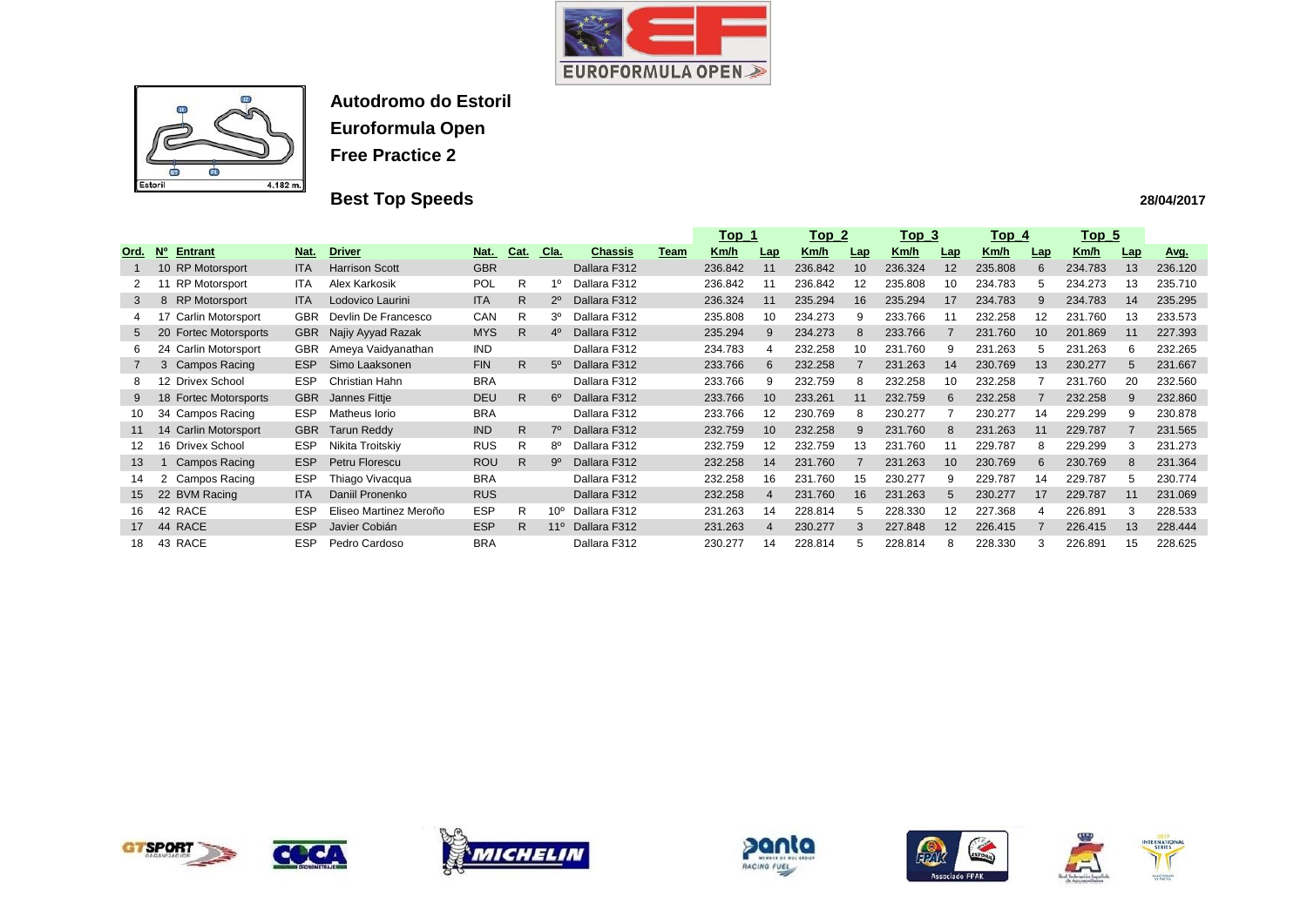



# **Fastest Lap Sequence**

| <b>Time of Day</b> | <b>Session Time</b> | <b>No</b>       | <b>Entrant</b>            | Nat.       | <b>Driver</b>         | Nat.       | Cat. | <b>Chassis</b> | <b>Team</b>                  | Time     | Km/h    | Lap            |
|--------------------|---------------------|-----------------|---------------------------|------------|-----------------------|------------|------|----------------|------------------------------|----------|---------|----------------|
| 14:13'49.294       | 3'24.145            | 43              | <b>RACE</b>               | <b>ESP</b> | Pedro Cardoso         | <b>BRA</b> |      | Dallara F312   | <b>Teo Martin Motorsport</b> | 1'36.406 | 156.165 | $\overline{2}$ |
| 14:14'50.883       | 4'25.733            | 18              | <b>Fortec Motorsports</b> | <b>GBR</b> | Jannes Fittje         | DEU R      |      | Dallara F312   | <b>Fortec Motorsports</b>    | 1'35.912 | 156.969 | $\overline{2}$ |
| 14:15'24.631       | 4'59.464            | 43              | RACE                      | <b>ESP</b> | Pedro Cardoso         | <b>BRA</b> |      | Dallara F312   | <b>Teo Martin Motorsport</b> | 1'35.319 | 157.945 | -3             |
| 14:18'05.064       | 7'39.848            | 18              | <b>Fortec Motorsports</b> | <b>GBR</b> | Jannes Fittje         | DEU R      |      | Dallara F312   | <b>Fortec Motorsports</b>    | 1'34.887 | 158.665 | -4             |
| 14:19'07.704       | 8'42.569            | 10              | <b>RP Motorsport</b>      | ITA        | <b>Harrison Scott</b> | <b>GBR</b> |      | Dallara F312   | <b>RP Motorsport</b>         | 1'34.390 | 159.500 | -4             |
| 14:19'39.380       | 9'14.225            | 18              | <b>Fortec Motorsports</b> | <b>GBR</b> | Jannes Fittje         | DEU R      |      | Dallara F312   | <b>Fortec Motorsports</b>    | 1'34.377 | 159.522 | - 5            |
| 14:20'41.656       | 10'16.540           | 10              | <b>RP Motorsport</b>      | ITA        | <b>Harrison Scott</b> | <b>GBR</b> |      | Dallara F312   | <b>RP Motorsport</b>         | 1'33.971 | 160.211 | -5             |
| 14:22'15.654       | 11'50.501           | 10 <sup>°</sup> | <b>RP</b> Motorsport      | <b>ITA</b> | <b>Harrison Scott</b> | <b>GBR</b> |      | Dallara F312   | <b>RP Motorsport</b>         | 1'33.961 | 160.228 | - 6            |
| 14:25'23.626       | 14'58.474           | 10              | <b>RP Motorsport</b>      | ITA        | <b>Harrison Scott</b> | <b>GBR</b> |      | Dallara F312   | <b>RP Motorsport</b>         | 1'33.935 | 160.273 | -8             |



COCA









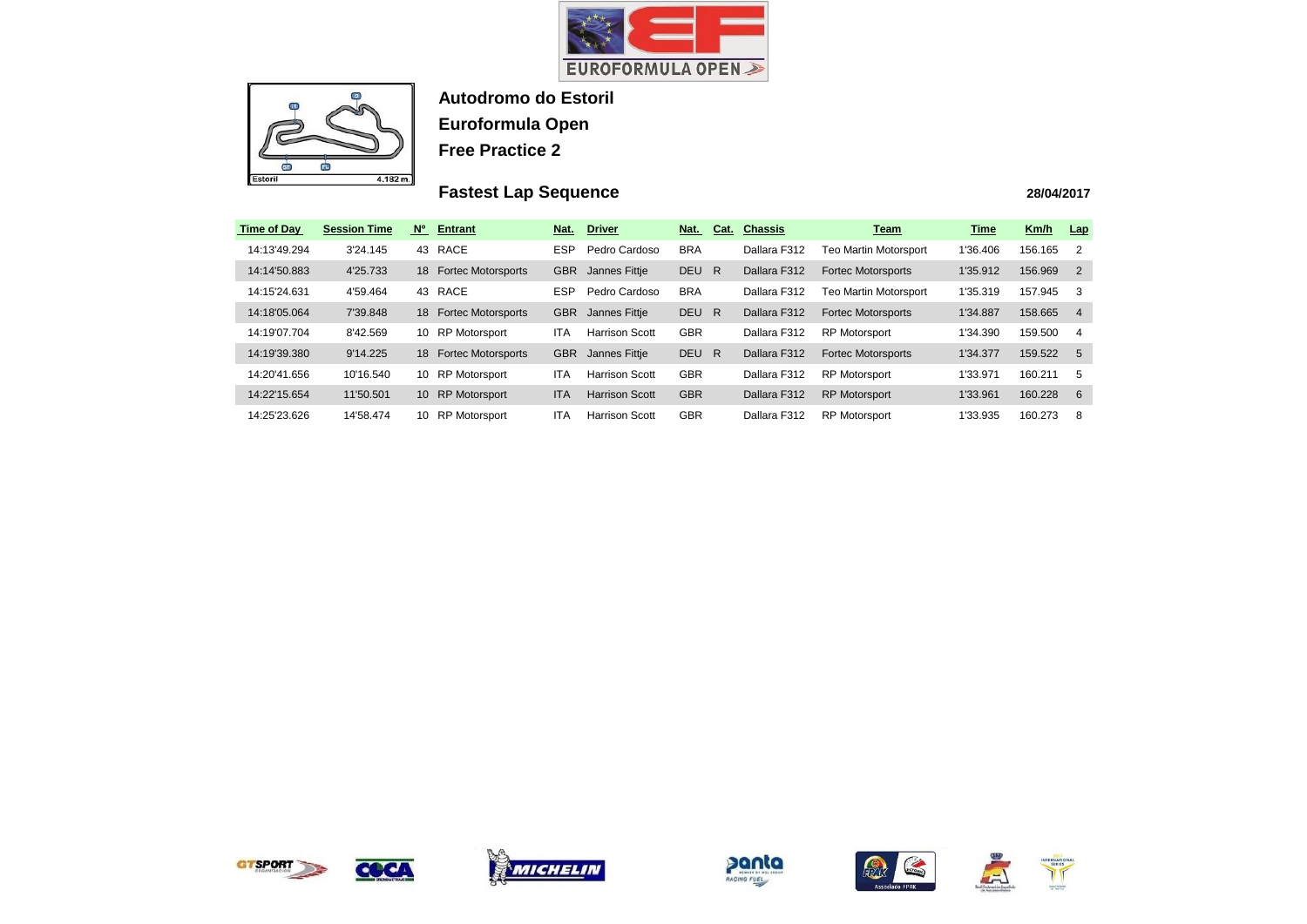



**Weather Report** 

**Track Status DRY**